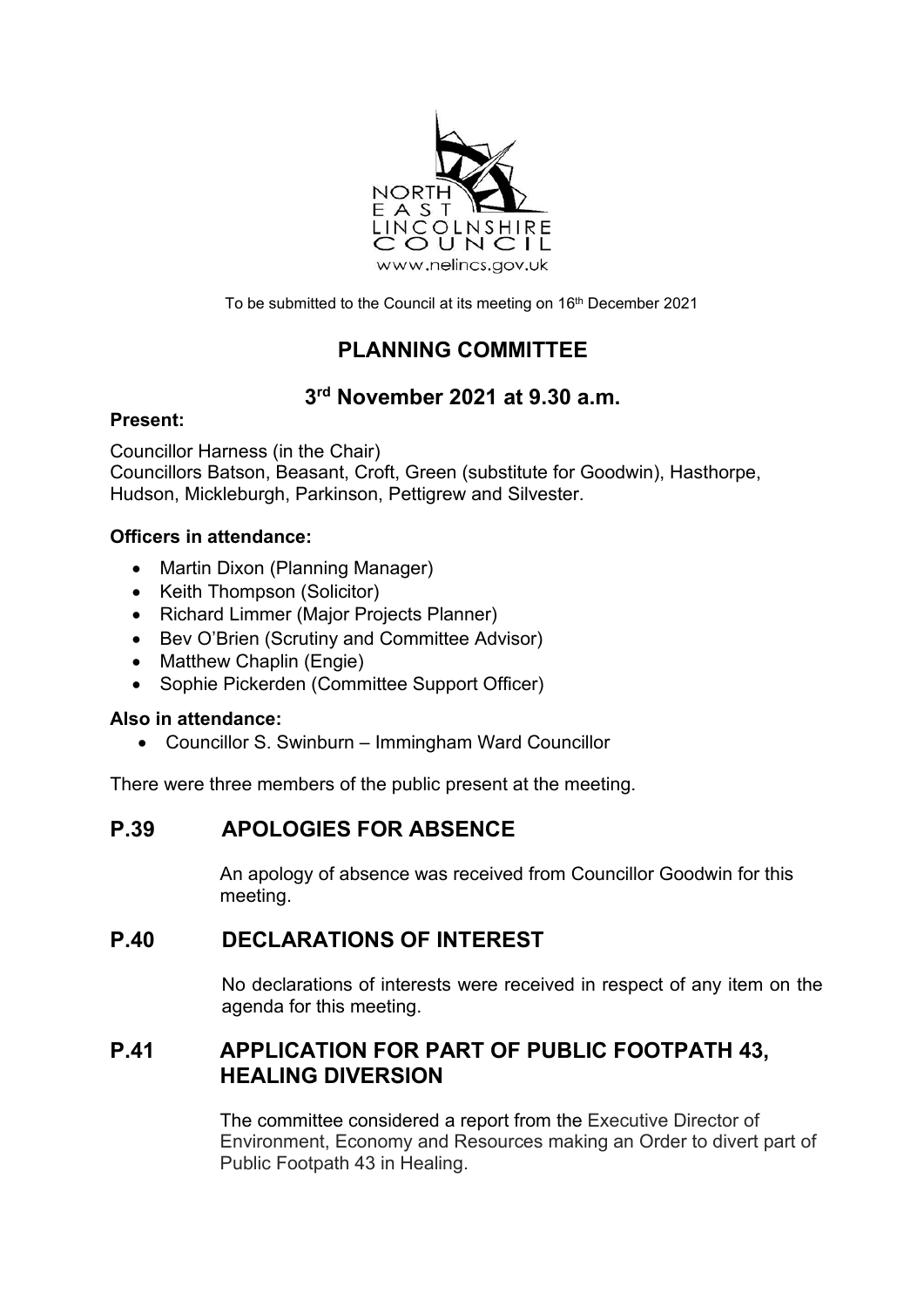Councillor Mickleburgh proposed the application be approved. This was seconded by Councillor Parkinson.

#### RESOLVED –

- 1. That an Order be made for the diversion of part of Public Footpath 43, in accordance with Highways Act 1980
- 2. That, subject to there being no objections, the Order be confirmed or, in the event of objections which cannot be resolved and withdrawn, for the Order to be referred to the Planning Inspectorate for determination.

## **P.42 DEPOSITED PLANS AND APPLICATIONS**

The committee considered a report from the for Executive Director of Environment, Economy and Resources regarding deposited plans and applications.

RESOLVED – That the deposited plans and applications submitted under the Town and Country Planning Act (Serial No's  $1 - 3$ ) be dealt with as set out below and detailed in the attached appendix.

## **Item One - DM/0863/21/REM - Land North of Main Road (Plot 8 Kings Chase), Barnoldby le Beck**

Mr Limmer introduced the application and explained it sought consent for variation of Condition 1 and 2 as granted on DM/1039/18/REM to amend the house type and garage of plot 8. The application sought to modify an earlier approval, which sought two detached dwellings and detached double garages with access, appearance, landscaping, layout, and scale to be considered. The modifications proposed in this application were of an acceptable scale and nature and did not fundamentally alter the original design concept or create any significant additional impacts to the character of the area or to neighbours. Therefore, the application was recommended for approval.

Councillor Hasthorpe said that it was a shame that having approved an application, the applicant then felt the need to bring another proposal forward that was completely different. However, as he couldn't see any planning issues, he moved for the application to be approved.

Councillor Hudson stated that if this application was anywhere else, the committee would be saying no, but he couldn't see any planning issues that would warrant it being refused.

Councillor Mickleburgh agreed with Councillor Hasthorpe's comments and he wished they had got it right the first time around. However, he could see no planning objections and seconded the application to be approved.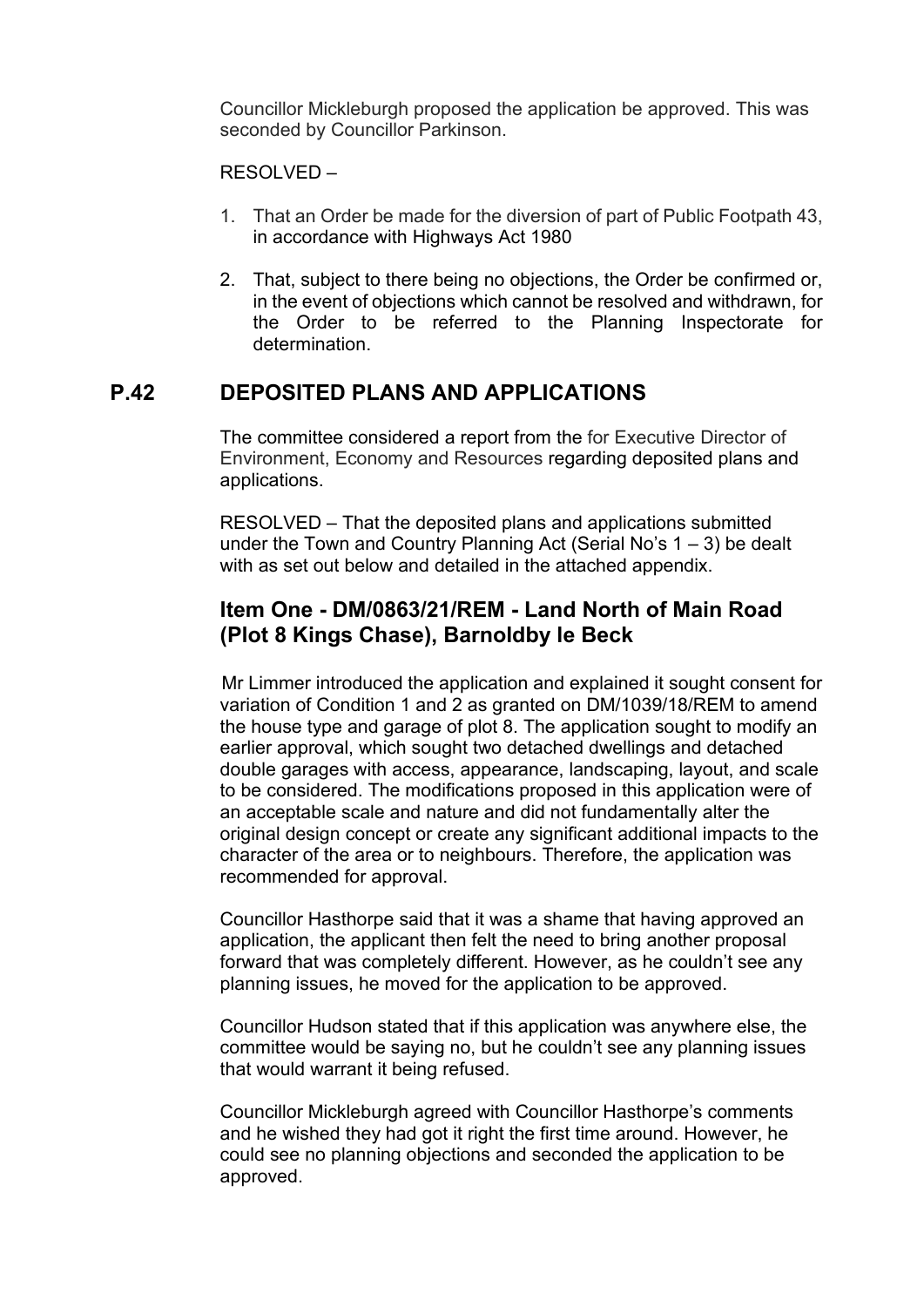Councillor Parkinson questioned how close the plots were. Mr Limmer confirmed that there was reasonable distance between them.

 RESOLVED – That the application and the attached conditions within the report, be approved.

(Note - the committee voted unanimously for the application to be approved.)

## **Item Two - DM/1103/17/REM - Land North of Main Road (Plot 5), Barnoldby le Beck**

Mr Limmer introduced the application and explained that it sought consent for variation of Condition 1 pursuant to DM/1103/17/REM to amend the design of plot 5. This application sought to modify an earlier approval, which sought two detached dwellings and detached double garages with access, appearance, landscaping, layout, and scale to be considered. The modifications proposed in this application were considered to be of an acceptable scale and nature and did not fundamentally alter the original design concept or create any significant additional impacts to the character of the area or to neighbours. It was, therefore, recommended for the application to be approved with the attached conditions.

Councillor Hasthorpe reiterated his points from the last application and said it was a shame that he couldn't support the Parish Council, but he didn't see any planning objections. Therefore, he proposed for the application to be approved by the committee. Councillor Mickleburgh seconded the application to be approved. He stated that he had the same issues as the previous application.

RESOLVED – That the application be approved and the attached conditions within the report, be approved.

(Note - the committee voted unanimously for the application to be approved.)

## **Item Three - DM/0895/21/FUL- 5 Sonja Crest, Immingham**

Mr Dixon introduced the application and explained that it sought to raise the roof height and install a side dormer to create additional accommodation at first floor with various internal and external alterations including roof lights. Mr Dixon stated that there were objections to this planning application from 3 Sonja Crest and 6 Sonja Crest but there had been no objections from the residents of 4 Sonja Crest. The proposal consisted of alterations to an existing property and it was considered that they would not present any detrimental impacts in terms of design and neighbouring amenity. The proposal therefore accorded with Policies 5 and 22 of the North East Lincolnshire Local Plan (NELLP) and was recommended for approval with conditions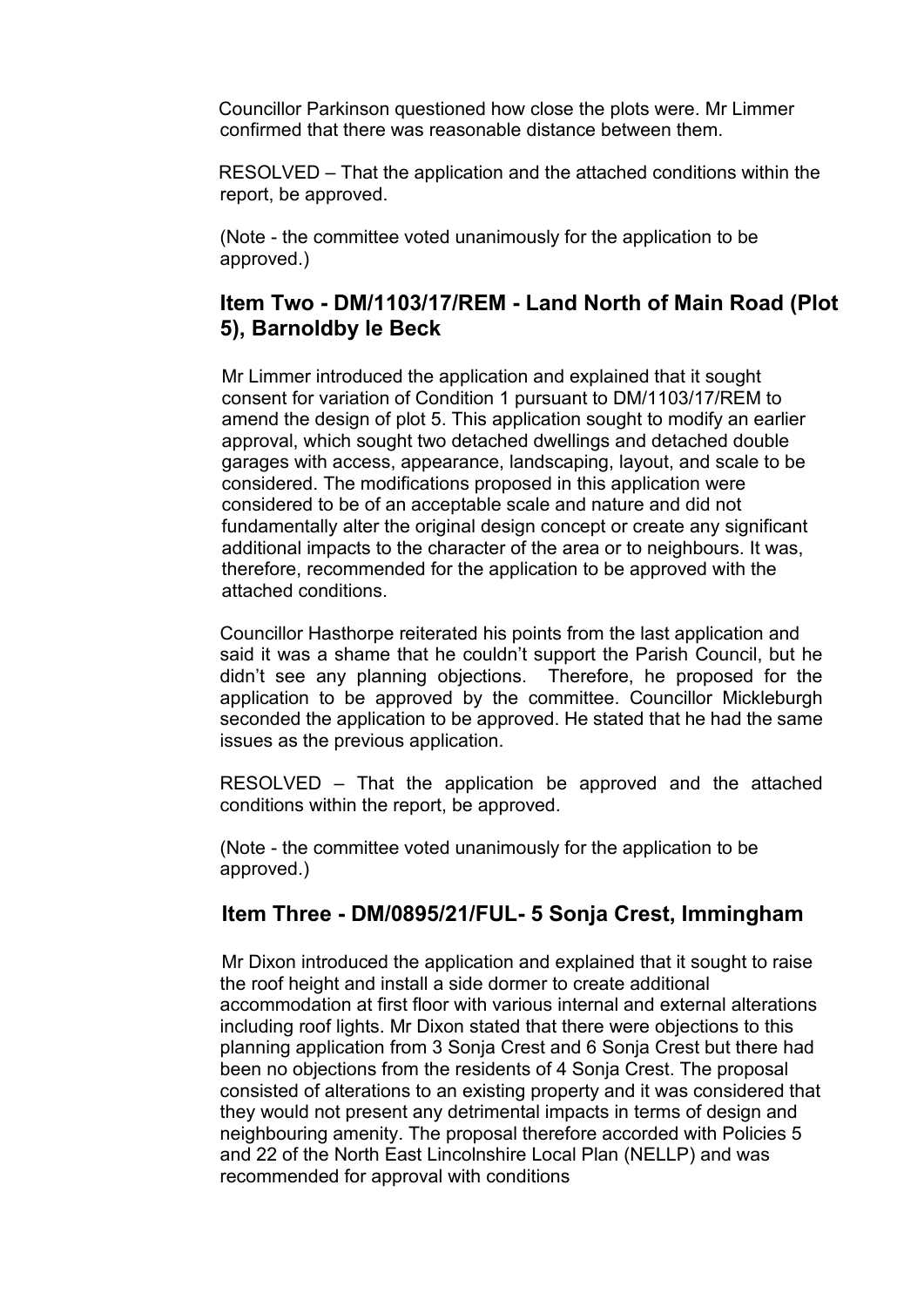Ms Laverick Robinson spoke as the agent for the application and split her five minutes with the applicant, Reverend Woadden. Ms Laverick Robinson stated that it was never intended to have a negative impact on the area. They had been through many options to achieve the applicant's ongoing needs. There had been numerous pre application meetings with local planners to try and get to the right conclusion and come to mutual agreement. She explained that there wasn't the option to extend to the rear as there was no back garden space and neither was there any space to the front. They were also in need of more circulation space inside and raising the ridge line would be the least obtrusive of them all. The raise was minimal and would allow the usual head space. They only required the dormer to allow for bathroom space. The roof lights wouldn't overlook and there would be no negative effect with the sun either. Ms Laverick Robinson believed the proposal would be sympathetic and attractive to area. It wouldn't have a negative impact on any neighbours. Reverend Woadden added that he found himself in a predicament, leaving him to have to retire early due to his wife's rapid and onset dementia. She was only 63 and unable to do anything by herself. He was nursing her 24/7 and had searched for nine months for a suitable property to suit her needs and for somewhere they could retire together. Life and COVID made it difficult to leave the vicarage. However, when he viewed this property, he got a good feel for the place and thought it was good enough to go for. However, when he received the keys, he discovered that it needed quite a good amount of money spending on it to be able to look after his wife. The bedrooms were extremely small, and electrics needed configuring. He had served the community for the last 28 years and he was asking the committee to help get their retirement home sorted for the little time left together.

Councillor S. Swinburn spoke as the ward councillor for the application. Councillor Swinburn clarified that he was acting in his role of Ward Councillor for Immingham and was not acting as the Portfolio Holder for Environment and Transport. Councillor Swinburn was concerned about the impact this planning application would have on residents and the overall appearance of the street. He stated that the application was out of character and while the residents at Number 4 Sonja Crest had not formally objected, they had expressed concerns to him. He argued that the extension was large and would be out of character with the rest of the properties on the street. He understood loss of light was not grounds for refusal but that this would affect Number 3 and Number 6 Sonja Crest. He asked that the Committee looked to refuse the application and for members to consider the residents who had lived there for the last 40 years.

Mr Dixon stated that character change of the property wasn't the issue. He believed that the changes would not make a lot of difference and its change of appearance was not a viable reason for refusal.

Councillor Hudson initially could not see how the application would affect neighbours. However, now that they had heard Number 4 had expressed objections he was thinking differently. However, Number 4 did have a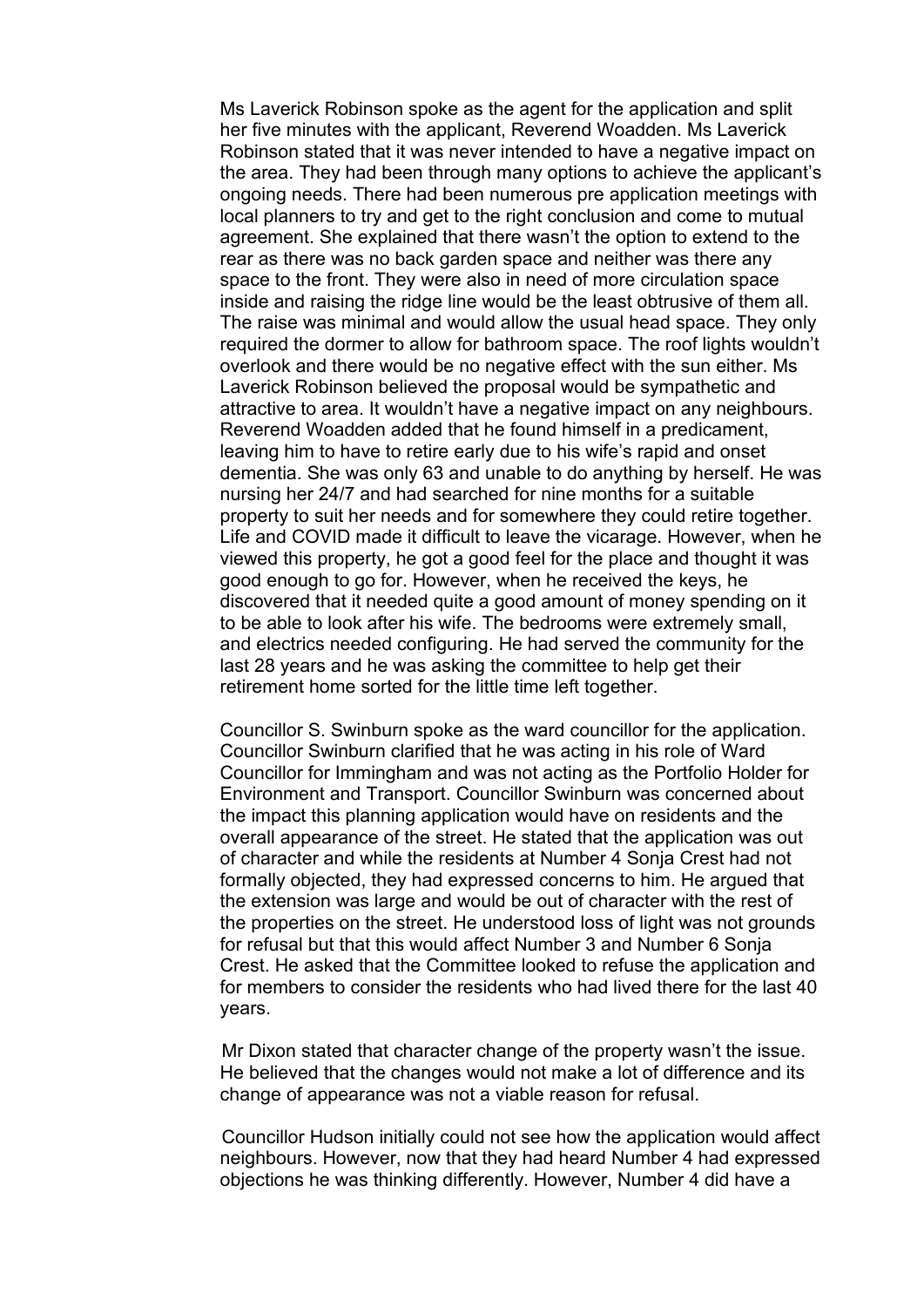drive separating it from the property in question. He stated that there would definitely be a change, however, he argued that the property did need modernising. Councillor Hudson added that there were several other dormers in the area, and it was obvious the applicant had looked at several different options. He stated that he was still split with his decision, so he would listen to the debate before he decided.

Councillor Mickleburgh stated that it was good to know that the immediate neighbour had objected, but looking at the pictures it seemed that a lot of other properties had already made similar improvements.

Councillor Parkinson stated that he felt the variations of properties was sometimes a good thing. Otherwise, the street scene can be quite tedious. He referred to a previous situation in his own ward where neighbours had complained about radical changes to a property but once the work had been completed no one batted an eyelid. He felt that there was a considerable distance between the houses and expressed how people tend to be frightened of what was going to come. He added that he did not think the changes would be so radical.

Councillor Pettigrew stated that he was not familiar with the area, but he compared it to an area in his ward that had been through the same thing. The house types were very similar, and it had resulted in a lot of roof lifts. He added that it was good to know that the residents at Number 4 had objected.

Councillor Green said that members should be reminded as to why the planning application had been brought forward. She added that the changes requested seemed reasonable for the applicant to be able to look after his wife. The area had received a lot of minor changes and she believed these proposed changes would be minor to the street but major to the applicant and his wife's life.

Councillor Beasant said he had had spent the last few minutes looking at Google Earth and he argued that the street scene was varied with some properties having large dormers. He proposed that the application be approved. He understood the objections from neighbours, particularly because people don't like change, but he felt that this proposal was acceptable.

Councillor Hasthorpe stated that he had sympathy with the family. Change can be very difficult, but he could not see any planning issues for refusal. He seconded the motion for the application to be approved.

The Chair wondered himself whether this proposal would have an impact on the immediate neighbour, but he came to the conclusion that he did not think it would.

 RESOLVED – That the application and the attached conditions within the report, be approved.